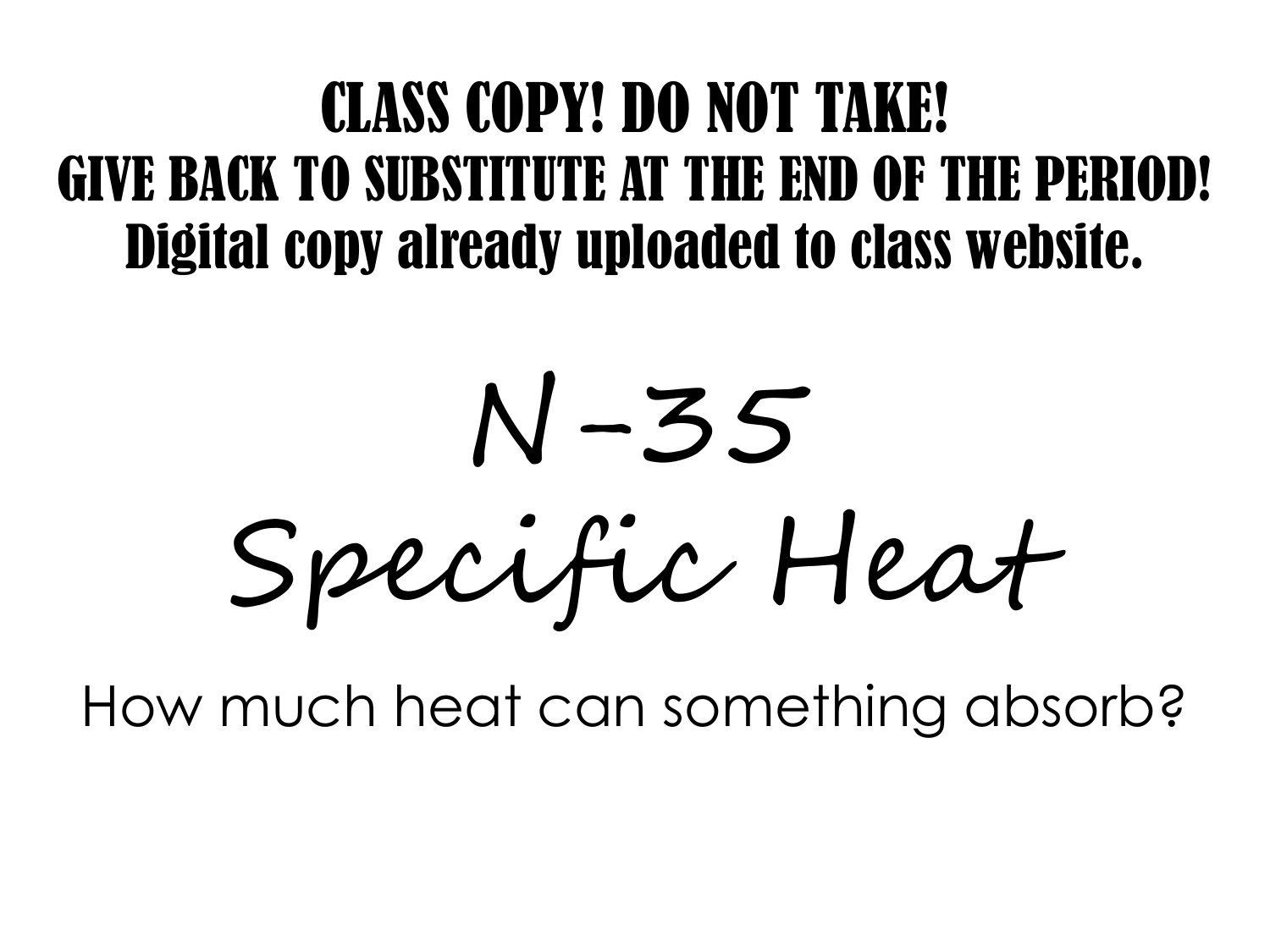Specific Heat

#### The amount of energy it takes to raise the temperature of 1 gram of something by 1 °C

Units:

J g °C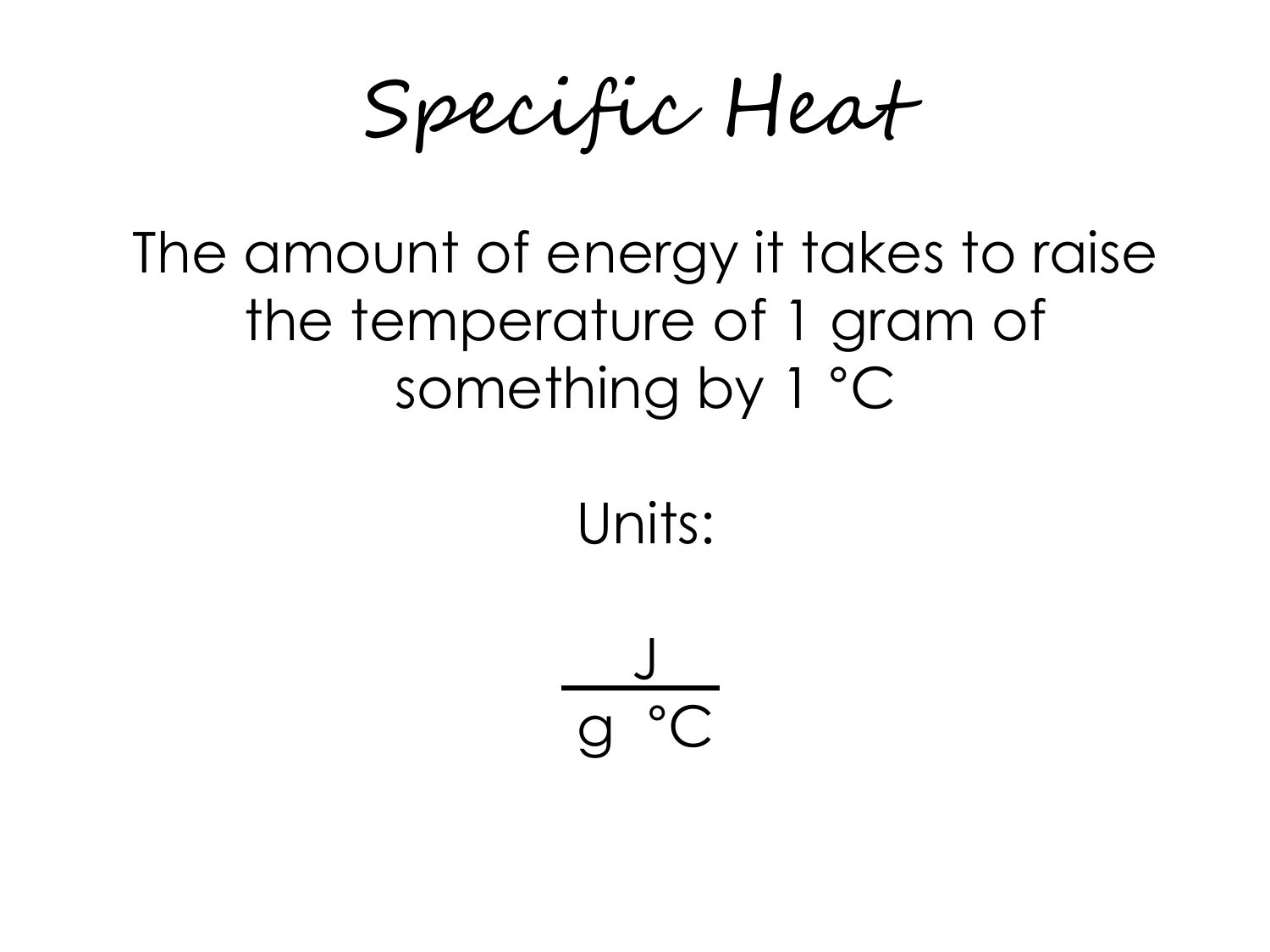Specific Heat

## **Q = mCΔT**

- C = specific heat
- Q = energy lost or gained
- $m = mass$
- $\Delta T$  = "delta" T or change in temp

 $Q = m \times C \times (T_{final} - T_{starting})$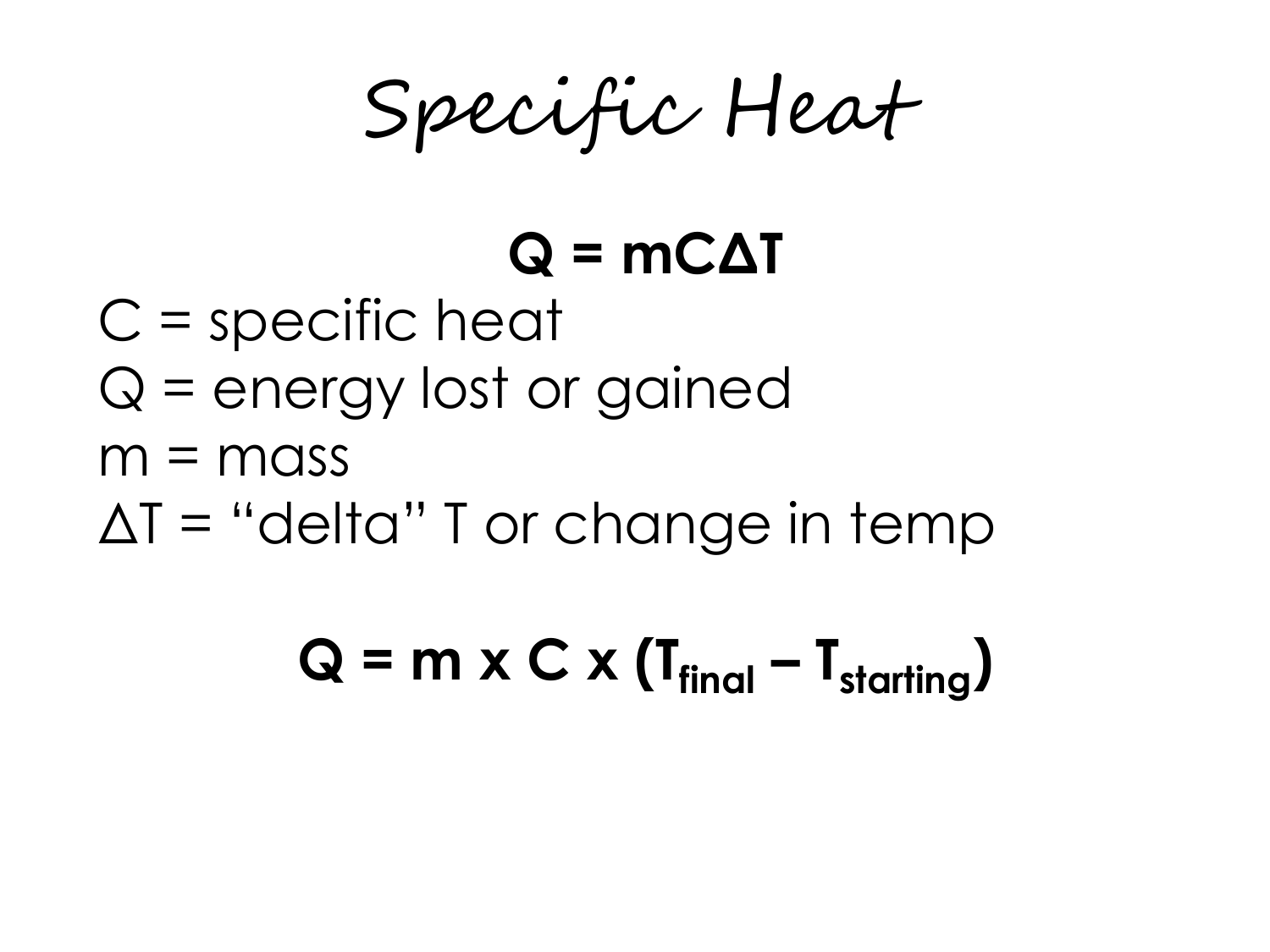Positive or Negative?

|                             | $ Gaining $ Endothermic $ Q = +$ |  | $ \Delta T = +$ |
|-----------------------------|----------------------------------|--|-----------------|
| Heat                        |                                  |  |                 |
| Losing                      | $\vert$ Exothermic $\vert$ Q = - |  | $\Lambda T = -$ |
| Heat                        |                                  |  |                 |
| m and C are always positive |                                  |  |                 |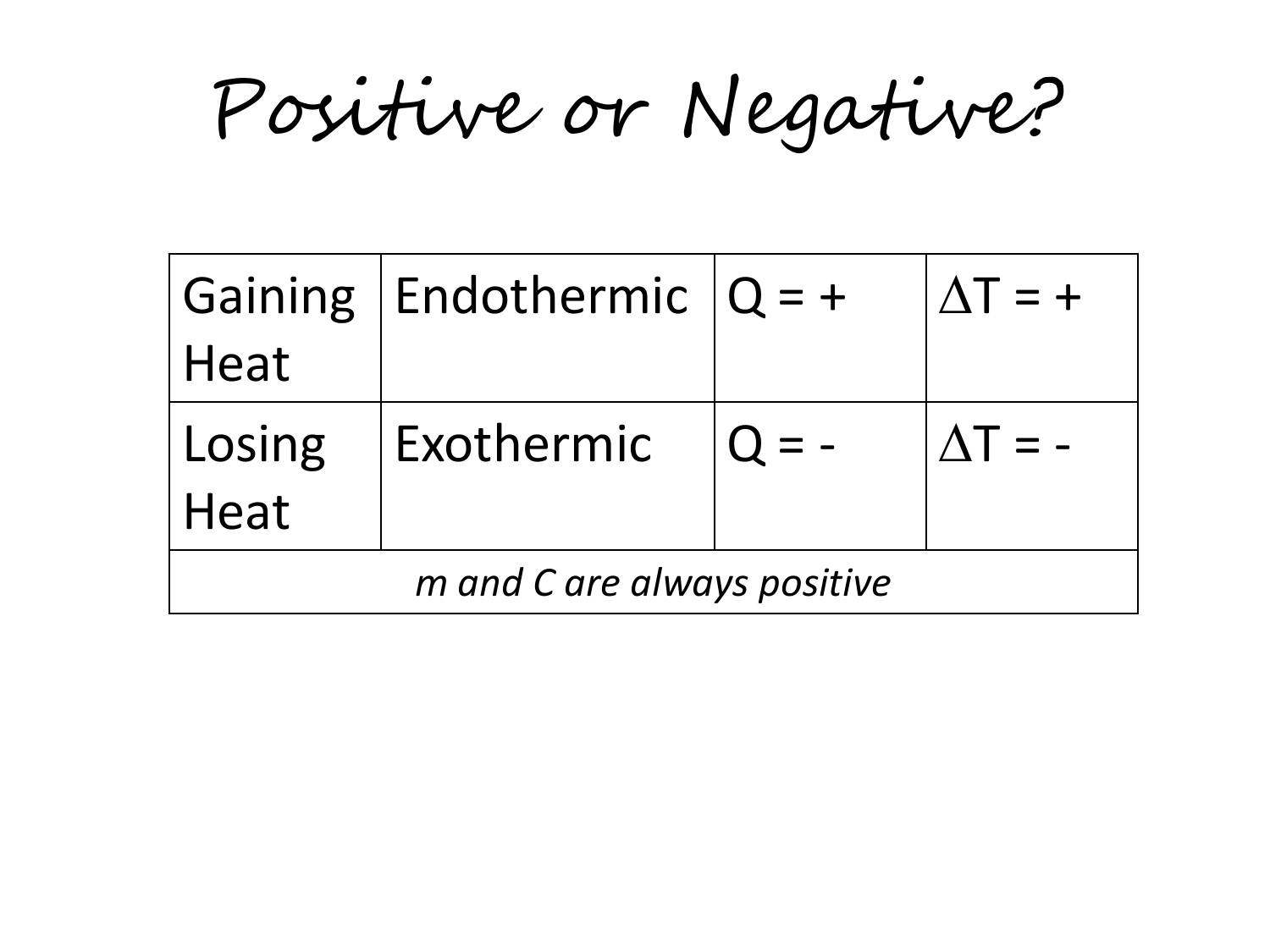Specific Heat

#### $Q = MCA$

How much heat is needed to raise the

temperature of  $(10$  grams of a

substance from 40 °C to 60 °C if the

specific heat is 3.8 J/ g °C ?)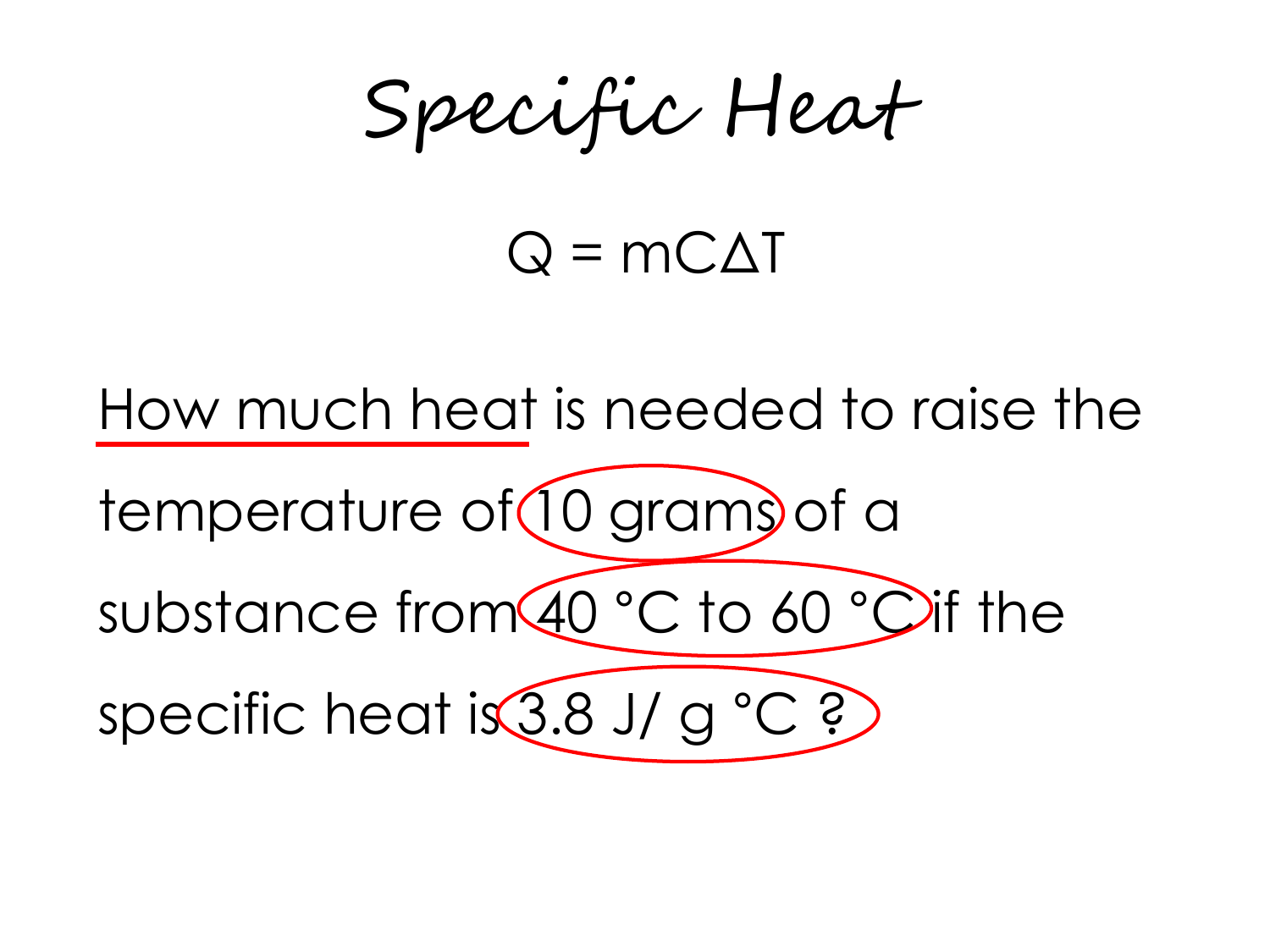# $Q = (10g)(3.8 \frac{J}{q^{\circ}C})(60^{\circ}C - 40^{\circ}C)$

## $Q = 760 J$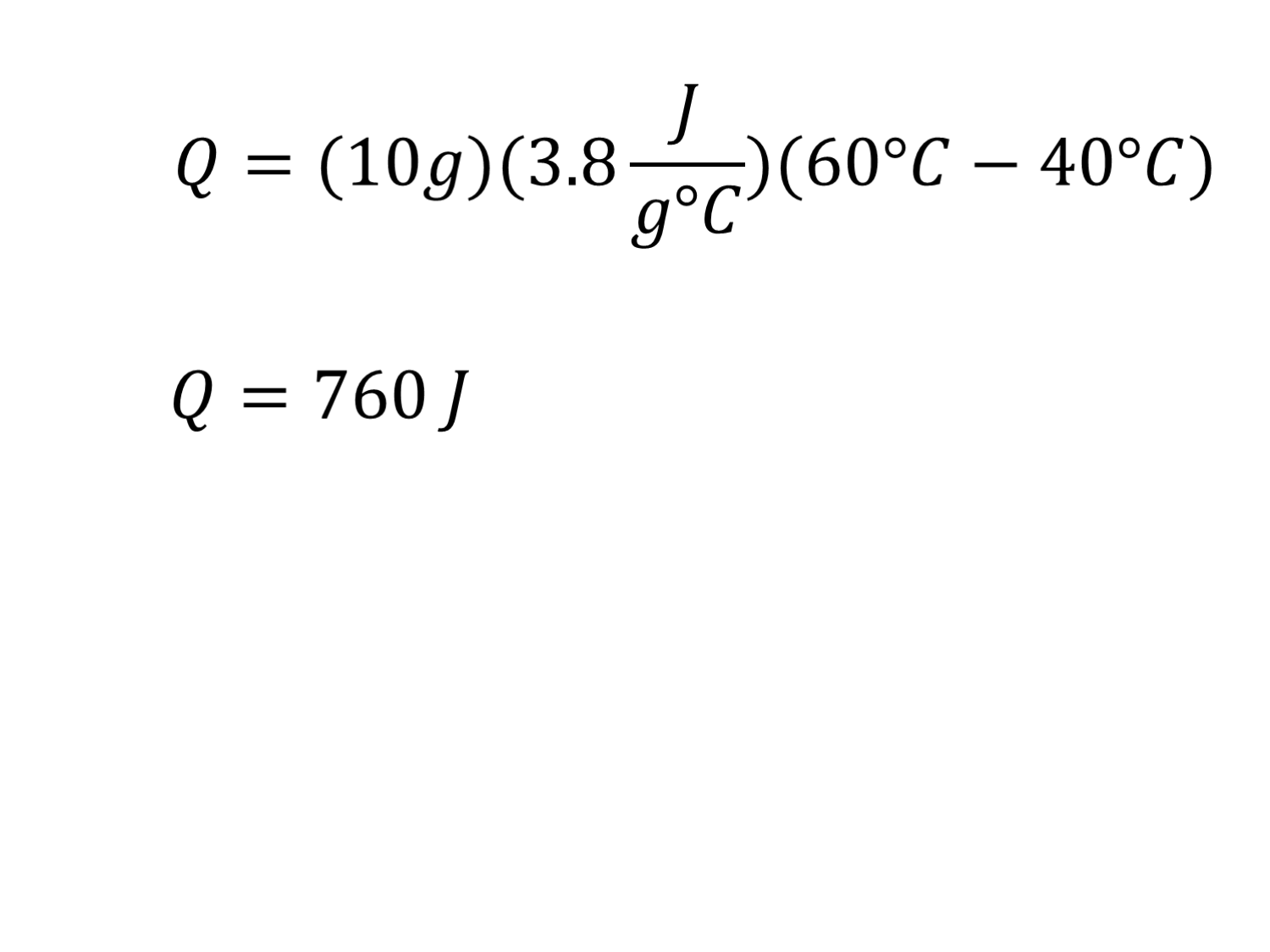Specific Heat

#### $Q = MCA$

A(2 gram) sample of a metal was heated

from  $260$  K to 300 K $\blacktriangleright$  It absorbed  $(52 \text{ J})$ of

energy. What's the specific heat?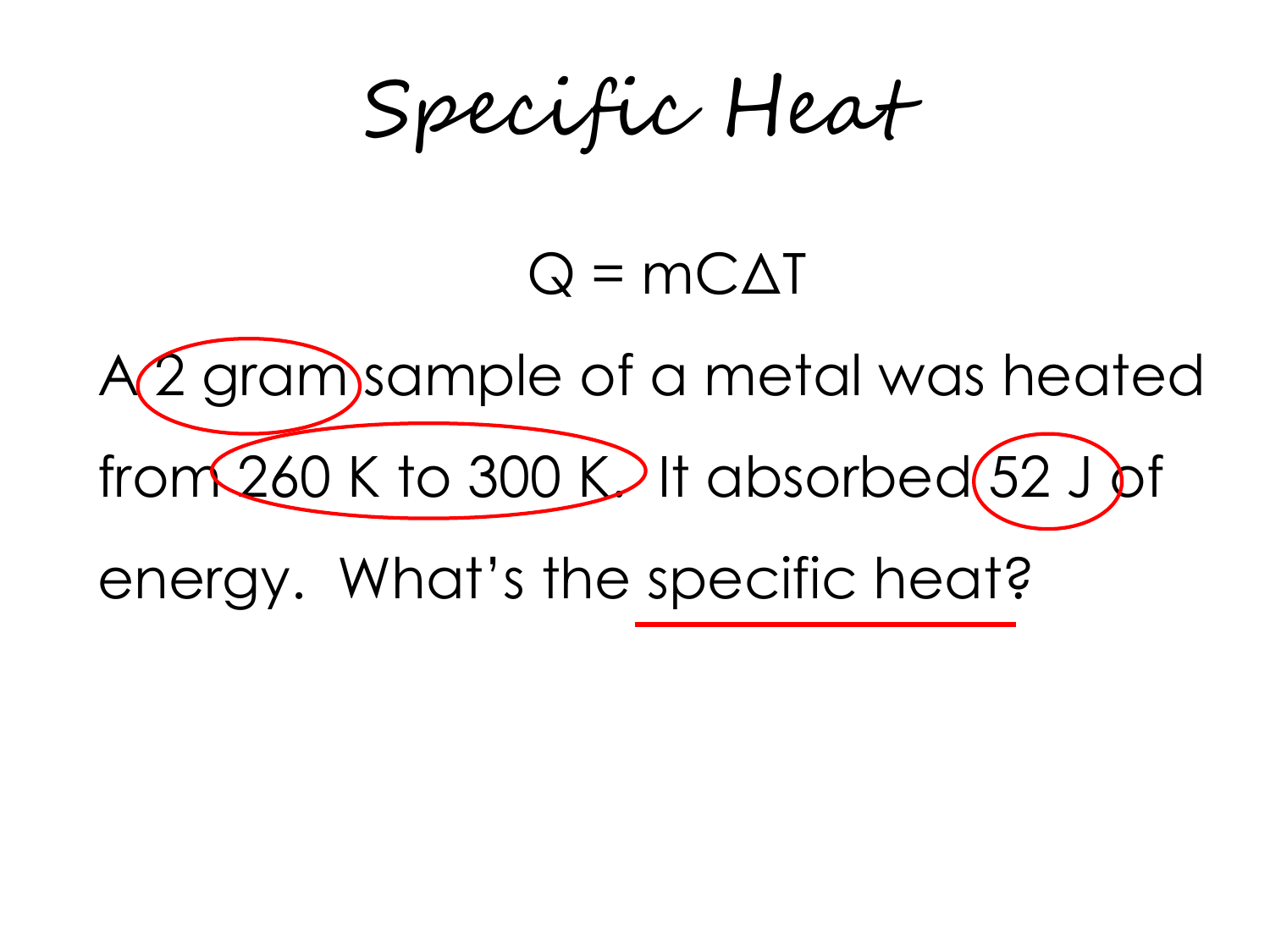$$
52 J = (2g)(C)(27^{\circ}C - -13^{\circ}C)
$$

*Careful about double negatives this chapter!*

## $52 J = (2g)(C)(27^{\circ}C + 13^{\circ}C)$

 $C = 0.65 \frac{J}{g^{\circ}C}$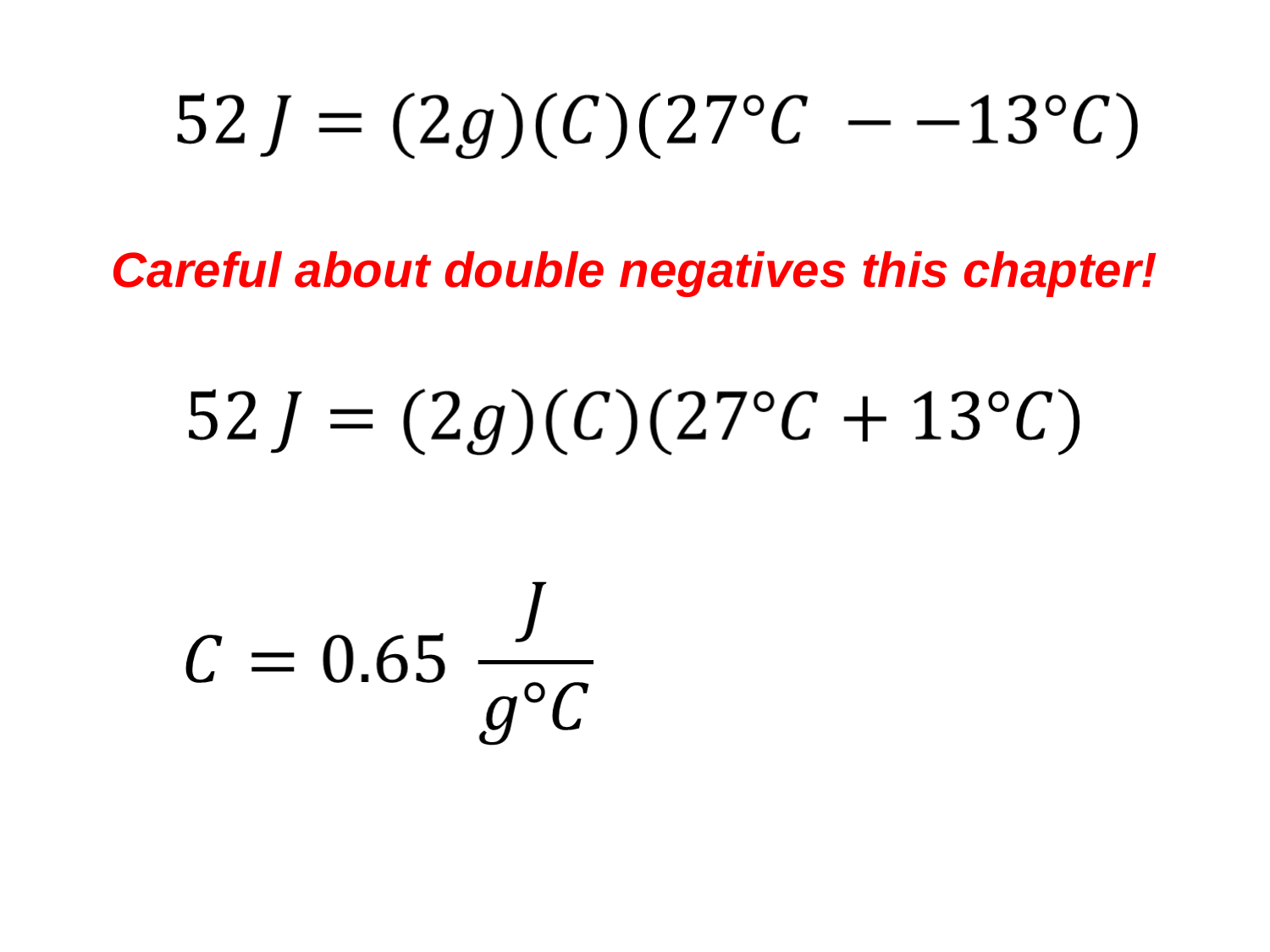Specific Heat

#### $Q = MCA$

A 50 gram piece of hot metal is put into cold water. The metal transfers 5000 Jof energy to the cold water. The specific heat of the metal is 6 J/g  $^{\circ}$ C. What is the change in temperature of the metal?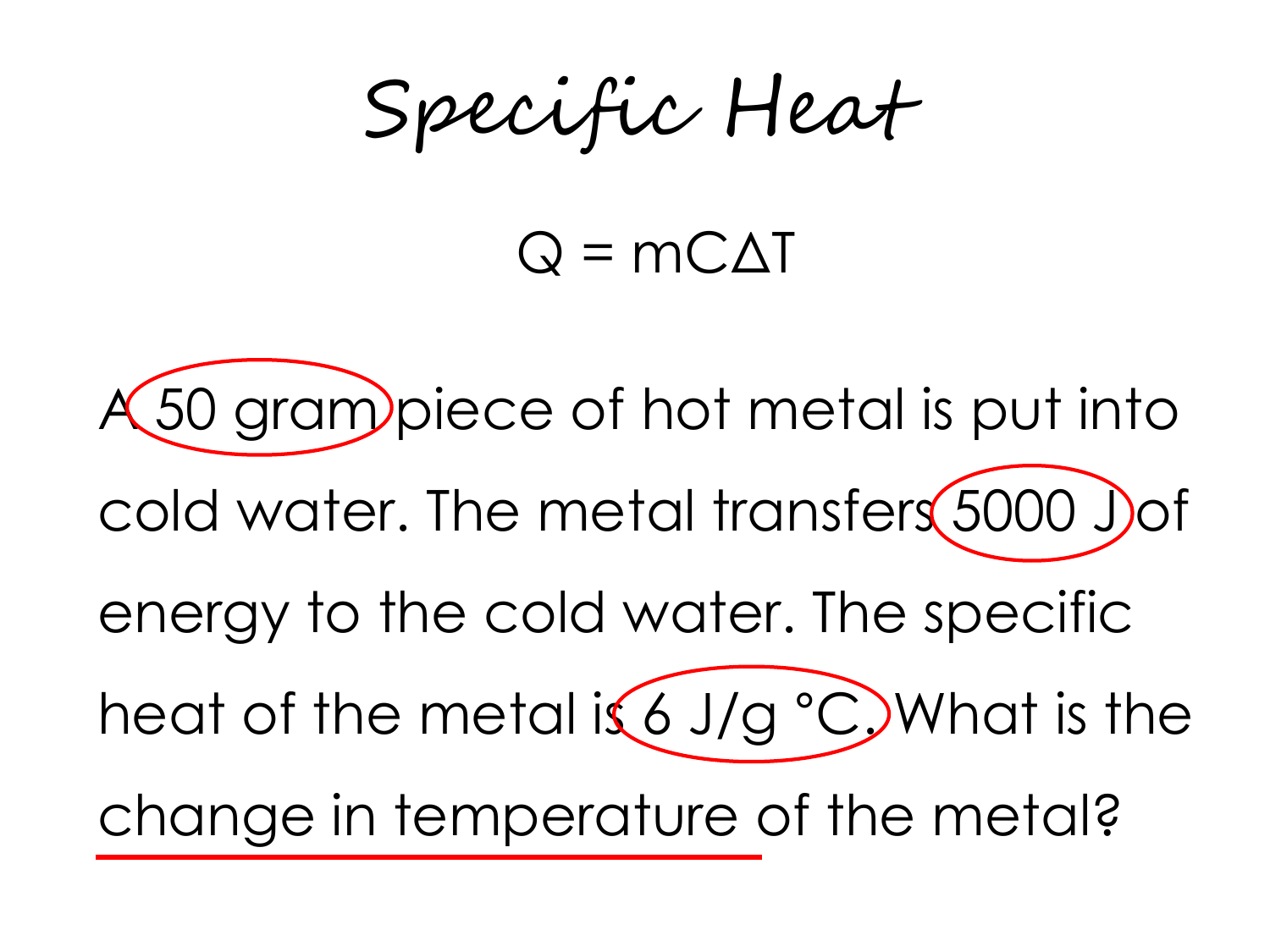$$
-5000J = (50g)(6\frac{J}{g^{\circ}C})(\Delta T)
$$

*Releasing heat makes Q negative!!!*

## $\Delta T = -16.67$ °C

*Temperature DECREASED by 16.67°C*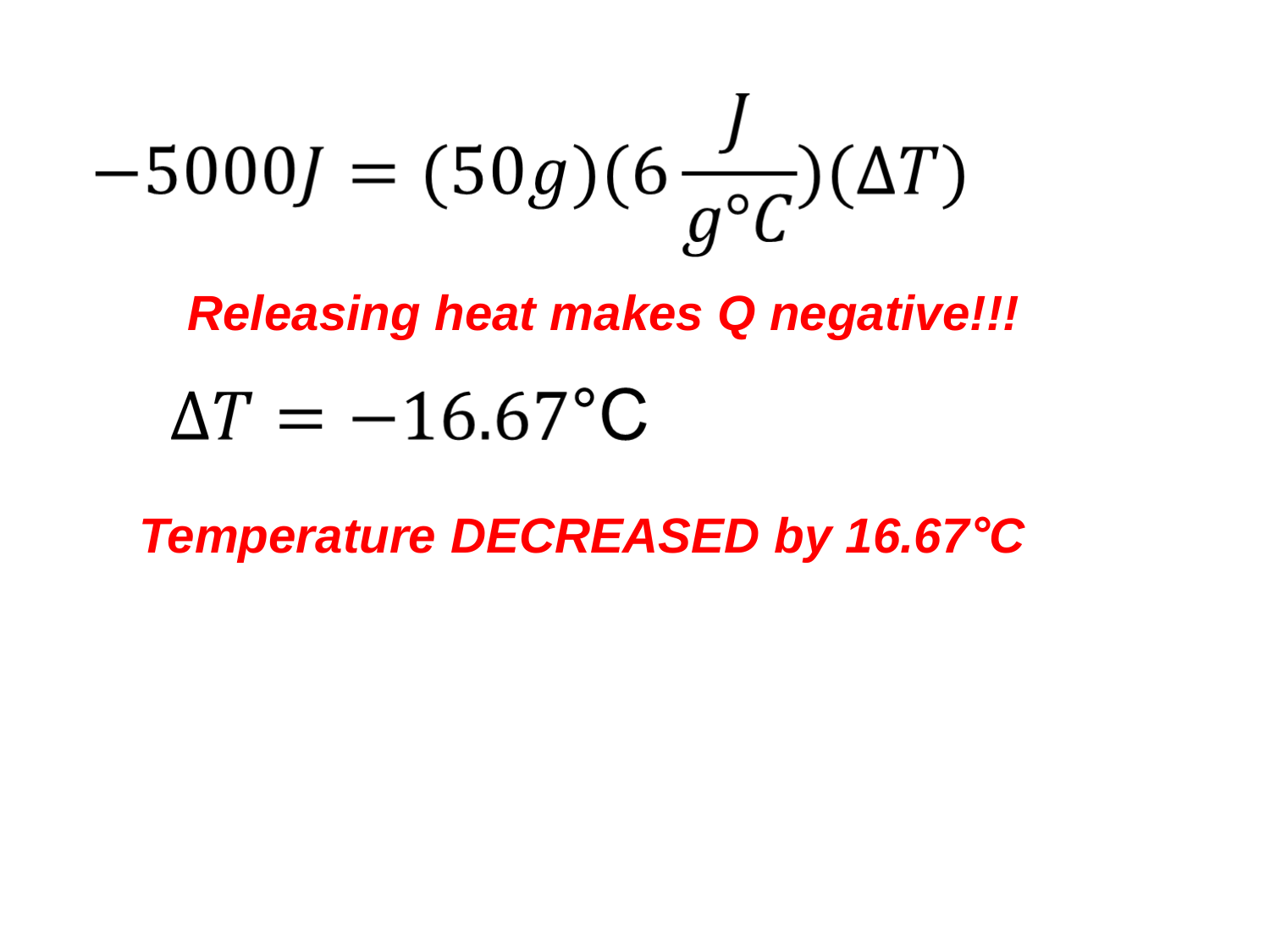Specific Heat  $Q = mC\Lambda T$ 

A 25 gram piece of cold metal is put into hot water. The metal absorbs (154 J of energy from the hot water. The specific heat of the metal is  $(0.35 \text{ J/g} \text{ }^{\circ}\text{C})$  What is the initial temperature of the metal if the metal started at 25°?